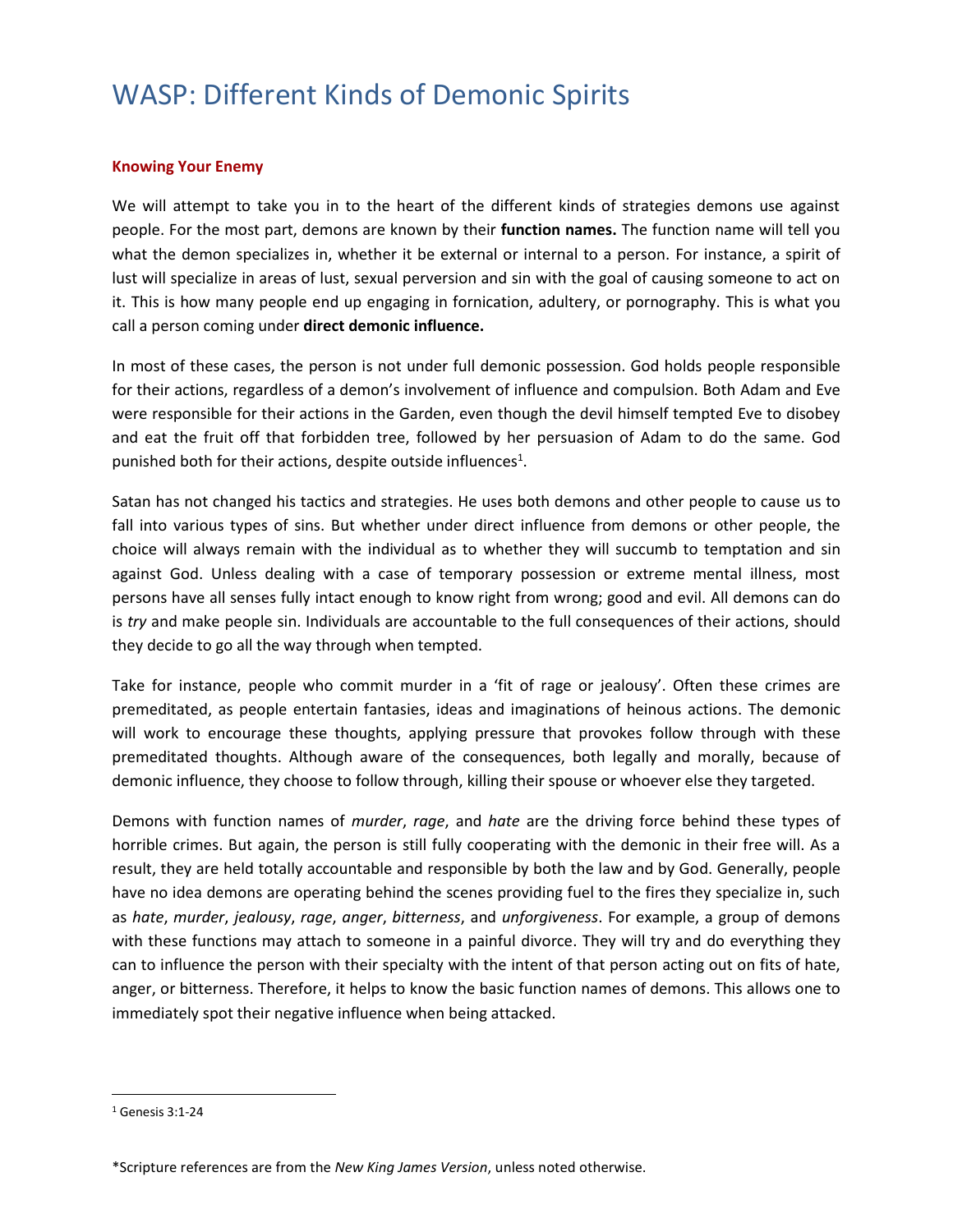### *The first basic rule of any type of warfare, whether it be spiritual or natural, is to know your enemy.*

Knowing the basic function names of the demons will give a good head start, as their function names will tell you how they are operating with a person. It will also provide clues as to what their legal rights may be on that person.

### **Here are basic groupings of different areas demons target:**

■ Murder

■ Lust

■ Pride

■ Sickness & Infirmity ■ Different Kinds of Vices

- The Occult
- Mental health

■ Unforgiveness

■ False Religions

These 9 demonic functions are areas where demons target and attack. Therefore, the Bible tells us to always be sober, vigilant, and alert for any kind of demonic activity that could set in on either us, or any of our close loved ones<sup>2</sup>. These demons exist and operate to this day, on the roam looking for people to devour<sup>3</sup>. Also note, demons can play more than one of these functions at any one individual person at the same time.

#### **Murder**

Demons that operate under murder, and the ones who specialize in the occult, are the two worst kinds of demons you can come across.

Those in the Murder group specialize in trying to set people up to murder and kill. This includes persuading acts of abortion and suicide. Not a day goes that we do not see reports of murder and suicide on the local news. It is so prevalent, society has become desensitized to it. It is only when it happens to someone close to us that we gain a full realization of how evil of an act it is. If it should happen to a loved one like your child, spouse, or a parent, it would leave a gaping hole in your soul. Through the power of Holy Spirit on the inside of you<sup>4</sup>, God can heal the emotional wounds of this trauma, but it is unlikely you will lose the actual memory of the event, or the sadness at losing a loved one in such an evil and senseless fashion.

The Bible warns that Satan and his demons have come to kill, steal, and destroy<sup>5</sup>, and until Christ's return, we will battle this evil reality on a regular basis.

 $\overline{\phantom{a}}$ 

<sup>2</sup> 1 Peter 5:8

<sup>3</sup> 1 Peter 5:8

<sup>4</sup> Romans 6:10

<sup>5</sup> John 10:10

<sup>\*</sup>Scripture references are from the *New King James Version*, unless noted otherwise.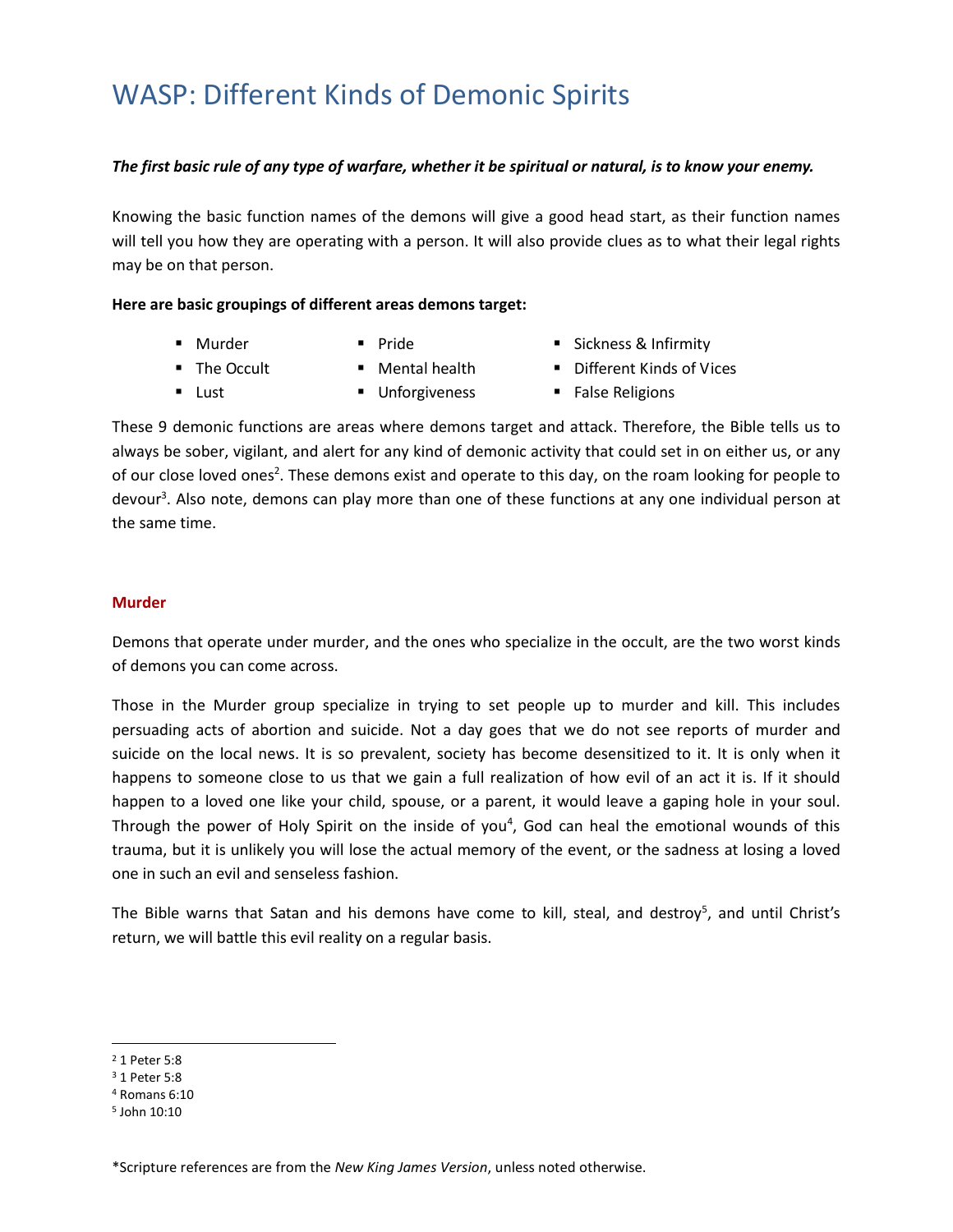#### **Here are some of the main functions of demons under murder:**

- Murder
- **Death**
- Hate
- Rage
- Anger
- Revenge **Destruction**
- 
- Darkness
- Violence
- Suicide
- Abortion
- Jealousy
- **Sadism**
- Fighting

Demons usually travel in groups or clusters. One demon will serve as the chief or the strongman, while the rest fall under its direct control and direction. In many of these cases, the strongman will be a spirit of death or murder and then it will have underlings with some of the function names listed above. They will operate against a person over time, working to persuade them toward death and destruction in their life or the lives of others. **Again, in most of these cases, the person is not in a fully possessed state. They still have their senses fully intact and can distinguish right from wrong.** Demons will plant thoughts, suggestions, pictures, and strategies in the mind of the individual – but the person can still resist this evil temptation and choose not to act out on them.

An evil thought or an evil desire to kill does not have to be carried out. People need to be taught the basics on how demons play mind games to persuade people to do their evil bidding. When it comes to spiritual warfare, the mind is the battlefield, with both demons and God trying to reach you. God desires to transform and renew your mind through His Word<sup>6</sup>. But, demons will work to reach your mind to influence you to act out on their evil suggestions.

### **The Occult**

This function of demons is the worst to come across. Many deliverance ministers have discovered demons who specialize in any area of the occult are extremely evil and are powerful in Satan's kingdom, and can be the hardest to cast out. For this reason, God was adamant in warning His people to have absolutely nothing to do with any kind of occult activity whatsoever<sup>7</sup>.

Each of these activities have specific demons assigned to them. With granted legal right, they will attack anyone who participates in any of activities. Again, we cannot emphasize strongly enough that both believers and nonbelievers alike stay completely away from this kind of demonic activity.

<sup>6</sup> Romans 12:2; Ephesians 4:23

<sup>7</sup> Exodus 20:2, 23:12, 32:1-6, 34:14; Deuteronomy 12:30-31, 13:1-18

<sup>\*</sup>Scripture references are from the *New King James Version*, unless noted otherwise.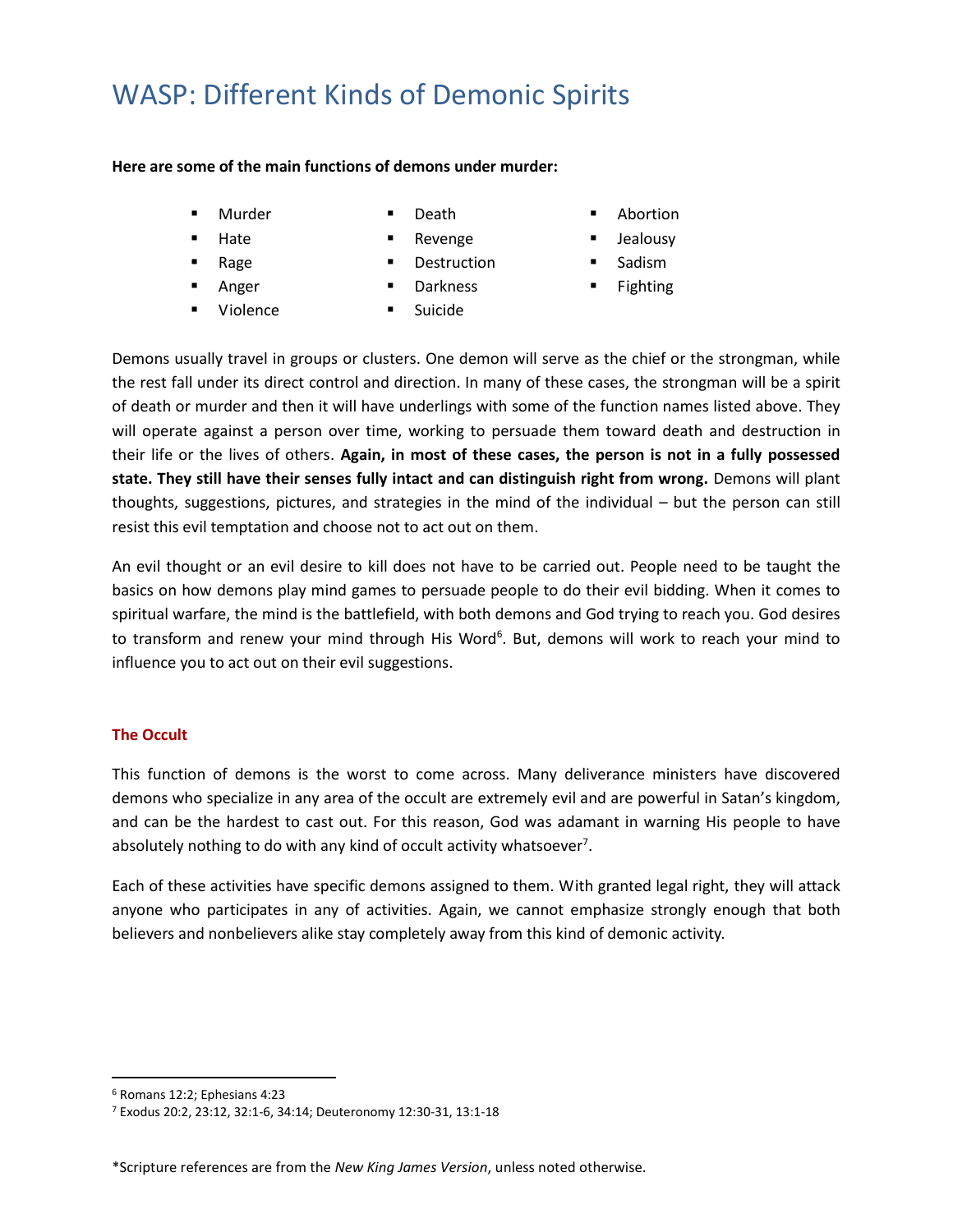#### **Here are occults and occult practices which should always be avoided:**

- **Fortunetelling**
- Palm reading
- Crystal ball gazing
- **Numerology**
- Tea Leaves
- Tarot Cards
- **Necromancy**
- **Engaging psychics**
- I Ching
- Hypnotism
- Channeling
- Ouija Boards
- Reincarnation
- Astral Projection
- ESP
- Voodoo
- Satanism
- Automatic Writing
- Meditation
- Crystals
- Witchcraft
- New Age Movement techniques and activities
- **■** Transcendental Meditation or any type of Far Eastern
- Astrology and Horoscopes
- Dungeons and Dragons roleplaying games
- Seances and involvement with mediums or spiritists

### **Lust**

This next class of demons have been responsible in bringing down more modern-day ministries than all of the others combined, especially with men. These types of demons are also responsible for the perversions and filth we see running across every segment of our society today.

### **Here is a basic list of demons under the function of lust:**

▪ Lust

■ Fornication ■ Adultery ■ Pornography ■ Masturbation ■ Pedophilia

▪ Rape ■ Incest

- **■** Homosexuality
- **■** Transvestism
- **■** Transsexuality
- Sexual Orgies
- Wife swapping
- **■** Prostitution
- Bestiality
- Sadomasochism

These forbidden areas have one major thing in common – they are tied into a spirit of lust, a spirit of sexual arousal, where the aim is sexual gratification. These activities have sexuality tied to the wrong kinds of targets. God Himself created us with the ability to have sexual thoughts and feelings. This gift was meant to be used and shared within the confines of a holy covenantal marriage between a man and a woman.

Demons know about this incredible gift from the Lord, and they do everything in their power to convince misuse of this gift, engaging wrong targets and activities such as the ones listed above. How many marriages, ministries, and personal lives have been completely destroyed as a result of people following the spirits of lust. Samson, one of the strongest men to ever live, and Solomon, the wisest, were both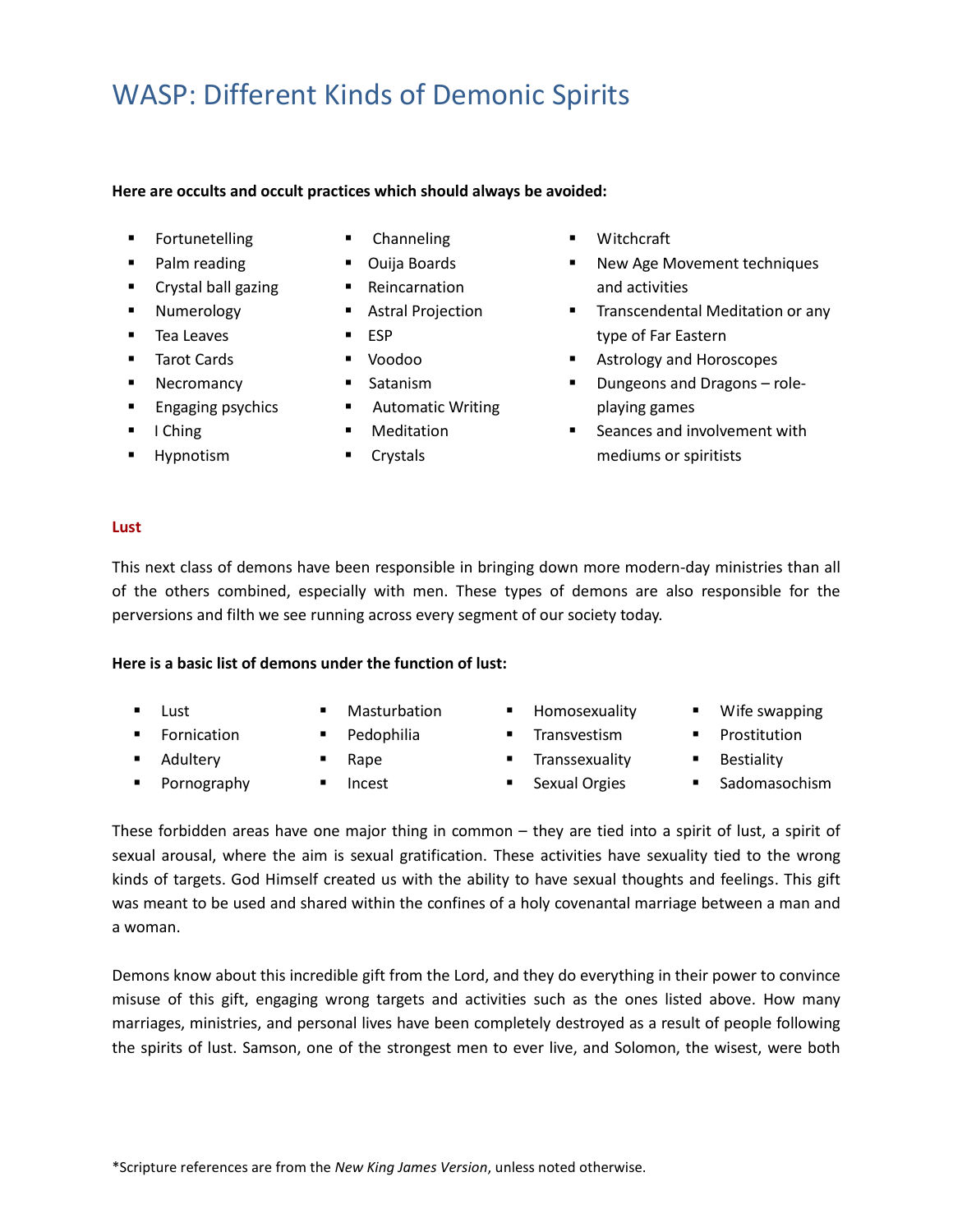brought down as a result of lust<sup>8</sup>. To this day, many have not learned from the past as to how deadly and destructive the spirits of lust can be. Teenagers and children are becoming sexualized at younger ages. Many married couples are caught in adulterous affairs. Sex trafficking is at an all-time high. And society continues to struggle with rape and pedophilia, all because people freely choose not to fight this spirit.

#### **Pride**

The Bible speaks in detail about pride, cautioning readers of its danger and giving warning of its consequences. Satan himself is a perfect example of one who fell from grace and favor with the Lord because of the pride being built up in his personality. Once pride begins to build, the ability to see truth in many of life's important matters starts to fade. The enemy uses the seed of pride to lead people into deception, as the only truth seen becomes one's self-centered perception, even if that truth goes against God Almighty Himself.

Persons oppressed by spirits of pride start to become 'little gods' unto themselves. They perceive, and therefore respond, as though the world revolves around them and their personal agendas. They become selfish and narcissistic, refusing to receive correction or counsel that the Lord brings their way. Knowing how powerful and destructive pride can be in helping to bring a person down, demons do everything they can behind the scenes to build up a person's ego through false flattery and vain imaginations. Once the spirit of pride enters someone, either through demons and/or through a person's own human spirit, many of the qualities below follow along.

### **Here is a list of some of the different kinds of demons who function under pride:**

- Pride
- Arrogance
- Haughtiness
- Rebellion
- Blasphemy
- Control/Domination
- Selfishness
- **Narcissism**
- Possessiveness
- Contention
- Quarreling
- Critical/Judgmental
- Unbelief
- Skepticism
- Greed
- Paranoia
- **Deceit**
- Mockery

Most commonly, persons oppressed by pride are judgmental and critical of other people. Since their inflated sense of pride tells them they are always right and never wrong, there is no room for anyone who does not agree with them. They become judgmental and critical of others. As pride continues to build, they grow more selfish and narcissistic, until all they see is what's in their little world. Everything else becomes irrelevant, leading to dysfunction and isolation, the ultimate goal of the enemy. They continue to desire more and more, especially in of power, wealth, authority, control, money, and material goods. The strongman of greed enters, and before you know it, they have lost all contact with God, close friends, and family members. Eventually, they become an island and a god unto themselves.

<sup>8</sup> Judges 13-16; 1 Kings 11

<sup>\*</sup>Scripture references are from the *New King James Version*, unless noted otherwise.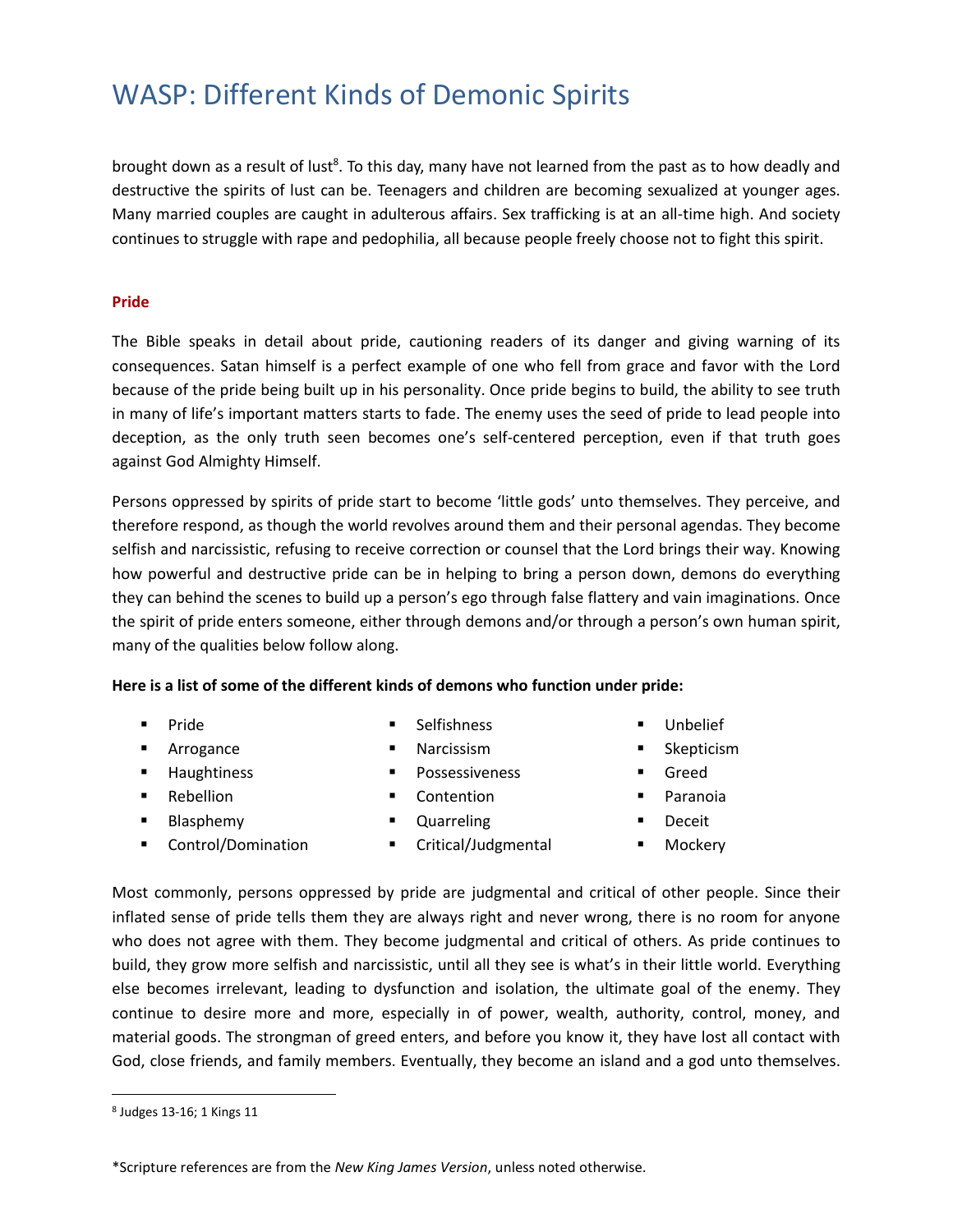And then it happens, everything comes tumbling down around them. They lose all friends, family, their wealth and money, and most importantly, they lose their connection and personal relationship to God.

Demons are masters at playing the pride game with people, as it is pride that caused them to fall from heaven in the first place. To this very day, many people continue to fall for this evil spirit (i.e.: politicians, CEO's of major corporations, even pastors and clergy). Pride is a major offensive weapon of demons. They use this function with anyone they feel will be susceptible to it, especially those who are in leadership positions or carry great influence.

### **Mental Health**

The Bible tells us that God has given us a spirit of power, love, and *sound mind<sup>9</sup> .* A vicious enemy, out to steal, kill, and destroy<sup>10</sup>, the demonic seeks to give man an unsound mind as much as possible. They try to make us mentally unstable, distorting perceptions of truth and manipulating conscience awareness, personalities, and emotions to our detriment and their gain.

Without question, this is one of the enemy's favorite games. Today, mental health issues, including mood altering and psychotic drug use, are more prevalent than ever. If demons can make us mentally unstable to any degree, they are able to do significant damage to our abilities to operate in our callings for the Lord, if not completely knock us right out of life altogether.

### **Here are some of the function names of demons who operate in the realm of mental health:**

- Fear/Anxiety
- Phobias
- Antisocial
- Shyness
- Torment
- Dread
- Insecurity
- Compulsive neurotic behavior
- Suspicion/Distrust
- Discouragement
- Passivity
- Lying/Deceit
- **Loneliness**
- Depression/Manic Depression (Bipolar)
- Hopelessness/Despair
- Paranoia
- Madness/Insanity
- Schizophrenia
- Hearing Voices
- Mind Control
- Dissociative Identity Disorder (Multiple Personalities)

We all battle some of these imperfections from time to time. Not everyone who is afraid, shy, or lonely is under any kind of demonic attack. But, issues arise when demons do move in and try to intensify what you may already be going through. For instance, having lost a job, one may begin to battle certain emotions and insecurities. During this time, demons will seek to attack and oppress. Their additional influence of fear and anxiety compounds, becoming a crippling cage of despair and torment.

<sup>9</sup> 1 Timothy 1:7

<sup>10</sup> John 10:10

<sup>\*</sup>Scripture references are from the *New King James Version*, unless noted otherwise.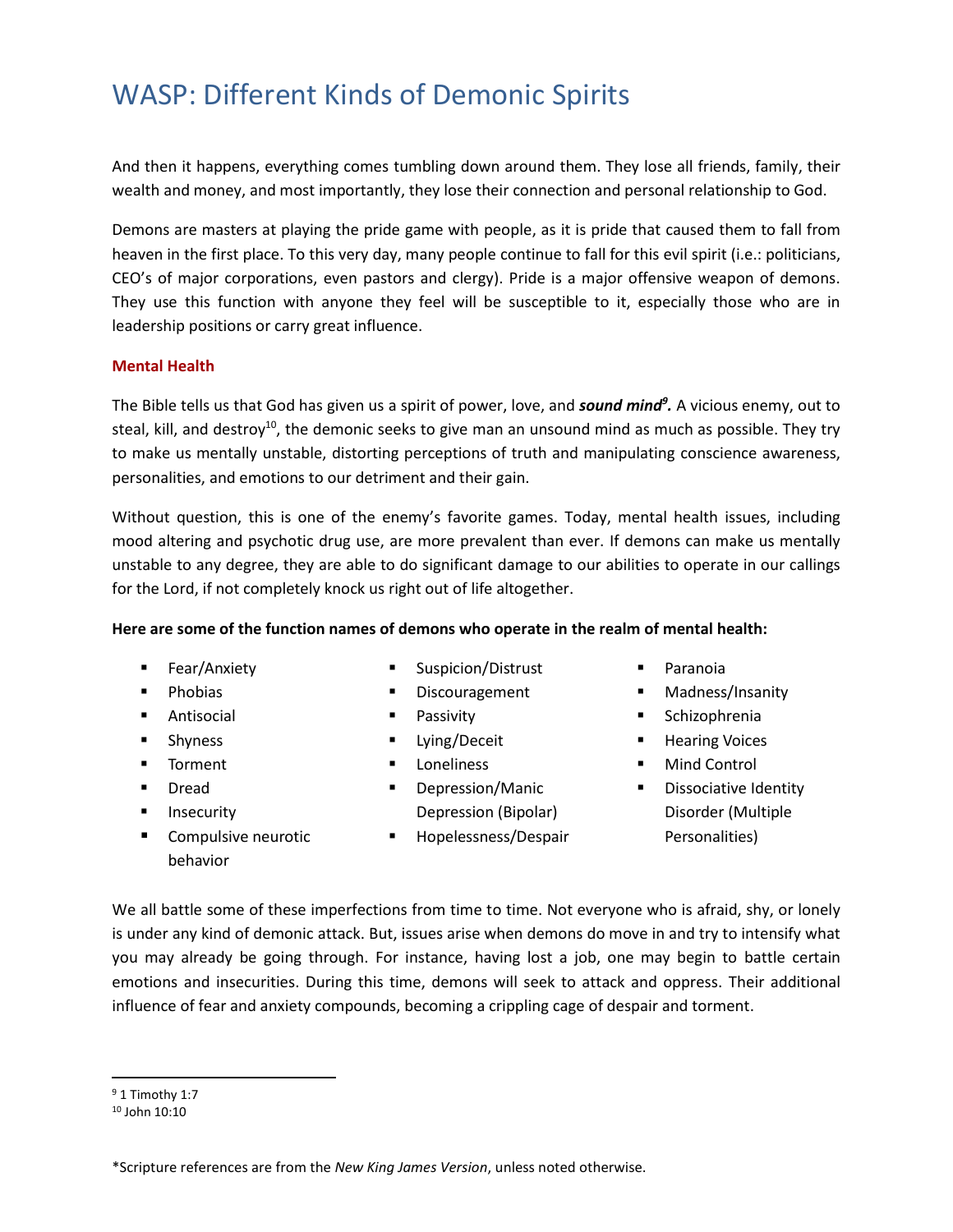Demons are always looking for an opening in defenses, a chink in the armor. They are also extremely perceptive, if they see that you are battling any type of abnormal fear, they will attempt to add to it in order to paralyze you. Paralyzed enough, you will stop trying to move forward in life and in your calling. And if you stop trying to move forward, you may end up handcuffing God from being able to work in and through you. Therefore, it is important that we realize the types of games demons are capable of playing, so as to not fall into their traps.

If you have just lost your job, you will need to start seeking and searching for another one. As you are seeking and searching, God will fully guide your steps into the next new job He will want you to have. But if you quit seeking, due to fear and anxiety, God may not be able to lead you, as you have taken yourself out of His playing field. This is exactly what the demons attempt and accomplish when they attack our mental health. They knock us right off the playing field and onto the bench, so God will not be able to use you or work with you.

This is why the Bible advises that knowledge keeps us from being destroyed and going into captivity<sup>11</sup>. If demons can play this kind of mind game, pushing mental instability to significant degree, then the person will enter a certain amount of mental captivity. That mental captivity ends up freezing and paralyzing the person, keeping them from being able to progress on the divine path God has set them on.

If demons cannot kill you, they will then seek to paralyze, so you can no longer move forward and function in the calling God has designed for your life. This is why the Lord has given His children a sound mind, to be able to fully complete their call and to step into their anointing. Demons know this. That is why they diligently work to influence and oppress with the above-mentioned functions and spirits.

### **Unforgiveness**

 $\overline{a}$ 

Another major area that demons target, once they see this kind of an opening in your defenses, is unforgiveness. Jesus explains why in Matthew 6:14-15, "For if you forgive men their trespasses, your heavenly Father will also forgive you. But if you do not forgive men their trespasses, neither will your Father forgive your trespasses." Similarly, in Mark 11:25, He instructs, "And whenever you stand praying, if you have anything against anyone, forgive him, that your Father in heaven may also forgive you your trespasses."

Not only do these verses tell us that God will not forgive us if we do not forgive others, but the Mark passage implies that our prayers are impacted by our obedience in forgiving others. How can we begin to operate in the fulness of our calling or expect God's blessing and anointing if we block God from answering our prayers with unforgiveness? Our prayer line to the Lord is our lifeline. Have that lifeline damaged, cut, or severed in any way, and all forward momentum in our callings will completely shut

<sup>11</sup> Job 36:12; Proverbs 5:23, 10:21; Hosea 4:6

<sup>\*</sup>Scripture references are from the *New King James Version*, unless noted otherwise.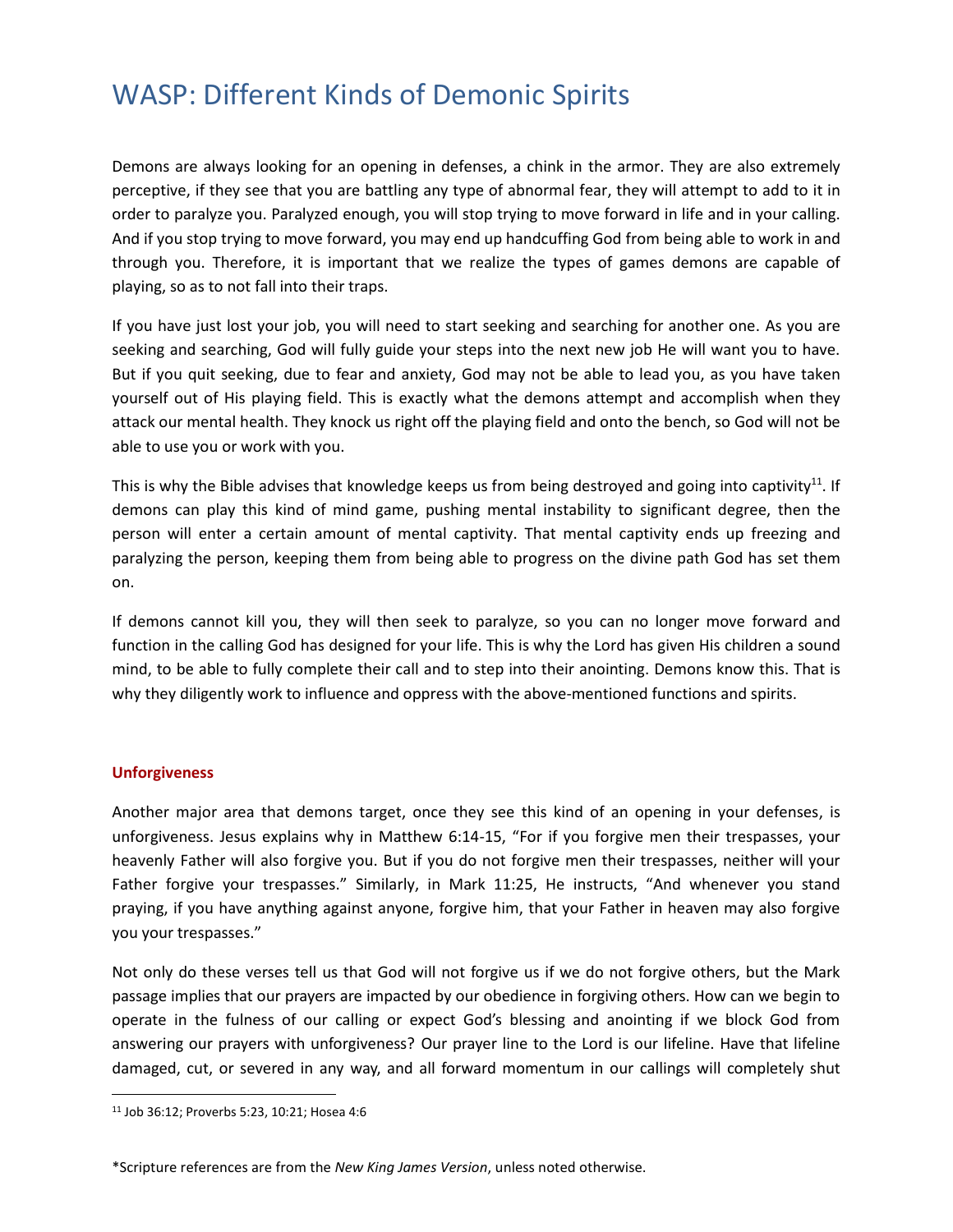down until you can get it re-established again. This is why demons especially target this area. If they sever the prayer lines, they can have greater influence in one's life and limit God's use of a person to advance the gospel.

**Here are some of the function names of the demons who will play this kind of mind game using unforgiveness:**

- Unforgiveness
- Resentment
- 

■ Bitterness

**Envy** 

- 
- Jealousy
- Anger **Stubbornness**
- Hard-heartedness ▪ Hatred

These additional qualities keep us from forgiving sins and offenses committed towards us. Anger, bitterness, resentment, and a hard-heart prevent forgiveness, and lead to sinful rebellion against God. Unforgiveness ties someone to an offender. By keeping another person 'on the hook' for their actions, we remain hooked to them in our pain and offense. The enemy then attacks with heavy burdens wrapped around us, which become anchors around our soul. Until they are completely cut away by the power of Holy Spirit, they drag a believer down and away from God's blessing and favor.

### **Sickness & Infirmity**

As a result of the Adamic curse that is still in full operation, every one of us will have to battle a certain amount of sickness and illness in this life. Most of the time, any type of sickness or illness we may get will be due to natural type causes. With current nutrition practices, global pollution, and just the normal wear-and-tear of aging in our physical bodies, our bodies will break down with various types of illnesses and diseases at times. However, a study of biblical deliverances, performed by Jesus and recorded in the Gospel accounts, revels that often a person's illness was directly related to a demonic spirit. Once that demon was cast out, then the person had a full physical [healing.](http://www.bible-knowledge.com/healing-verses-of-the-bible/)

These types of spirits are called spirits of infirmity. They specialize in physically attacking the body and cause sickness and disease. Proper discernment from Holy Spirit is necessary to determine whether or not someone's illness is being caused by a demon or is of natural cause and a result of the Adamic curse factors that are still in full play.

### **Here are some of the function names of demons who operate through sickness and infirmity:**

- Spirit of Infirmity (any disease or illness)
- Death
- Anorexia
- **Bulimia**
- **Insomnia**
- Abnormal amounts of lethargy, sleepiness
- **Epilepsy**
- **Gluttony**

\*Scripture references are from the *New King James Version*, unless noted otherwise.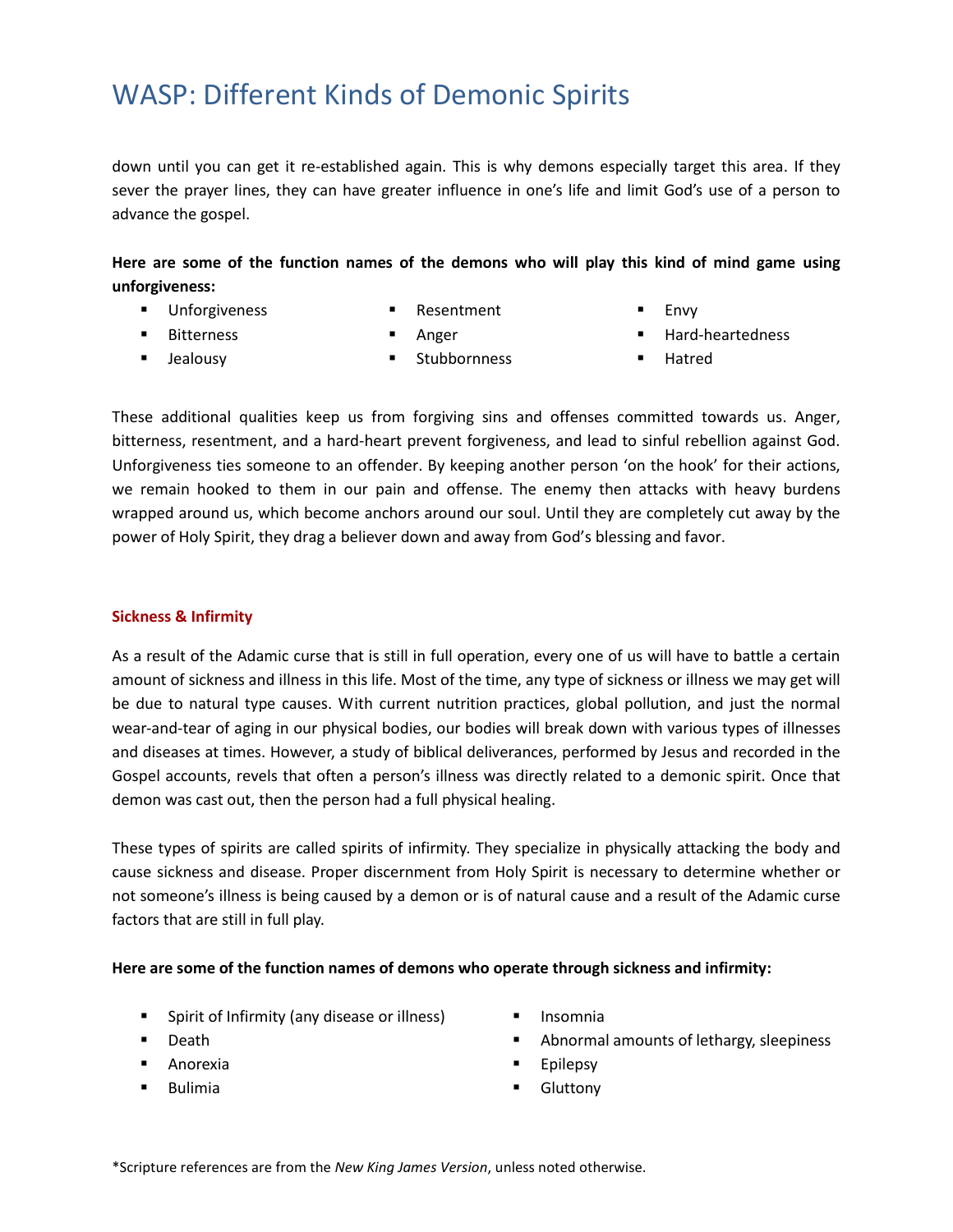Again, proper discernment from Holy Spirit is key when dealing with a demon causing a specific type of illness or disease. Remember, this is a type of game demons can play. Do not overlook the possibility of dealing with a specific type of illness or disease with someone.

Anorexia and bulimia should especially be considered carefully, as demons love to use these if they can get away with it. If they can prevent the body from receiving proper nutrition, they can impact body function, and cause serious danger if allowed to continue long enough.

Gluttony, however, will be the opposite end of this extreme. If demons cannot kill you through starvation, they will try and kill you by causing you to overeat. Many of our natural illnesses, such as heart attacks and cancers, are caused by overeating of the wrong kinds of foods over long periods of time. Spirits of gluttony love to attach to people to see if they can get them to eat themselves to death.

### **Different Kinds of Vices**

If demons will try and cause you to either overeat or under eat in order to try and kill you, then this next realm should come as no surprise. This next realm is where you get into the different types of vices and addictions that are out there – and demons love to play this kind of extreme game on anyone they can.

#### **Here are some of the main function names vice demons operate through:**

- Alcohol
- Benzodiazepines
- Caffeine
- Cannabis/Marijuana
- Cocaine
- Ecstasy
- Hallucinogens
- Heroin
- Inhalants
- LSD
- Methamphetamines
- Prescription drugs/Opioids
- Steroids
- Synthetic drugs
- Tobacco/Nicotine

These vices are extremely addictive and shorten life spans, not to mention, they seriously cripple and prevent proper mental and bodily function in this life. These vices, limit God in using the calling He has set up for your life, until you can become clear and fully delivered.

Again, this is why demons play this kind of heavy and dark game. They know once they are successful in getting a person hooked on these addictive substances, the person is knocked out of their divine destiny. We will never know the number of great men and women of God who never made it to the starting line, because they could not break free from these vices.

Once demons see someone begin to dabble and experiment with the above vices, they waste no time in trying to move in for the kill. They know they have the appropriate legal rights to attach to that person.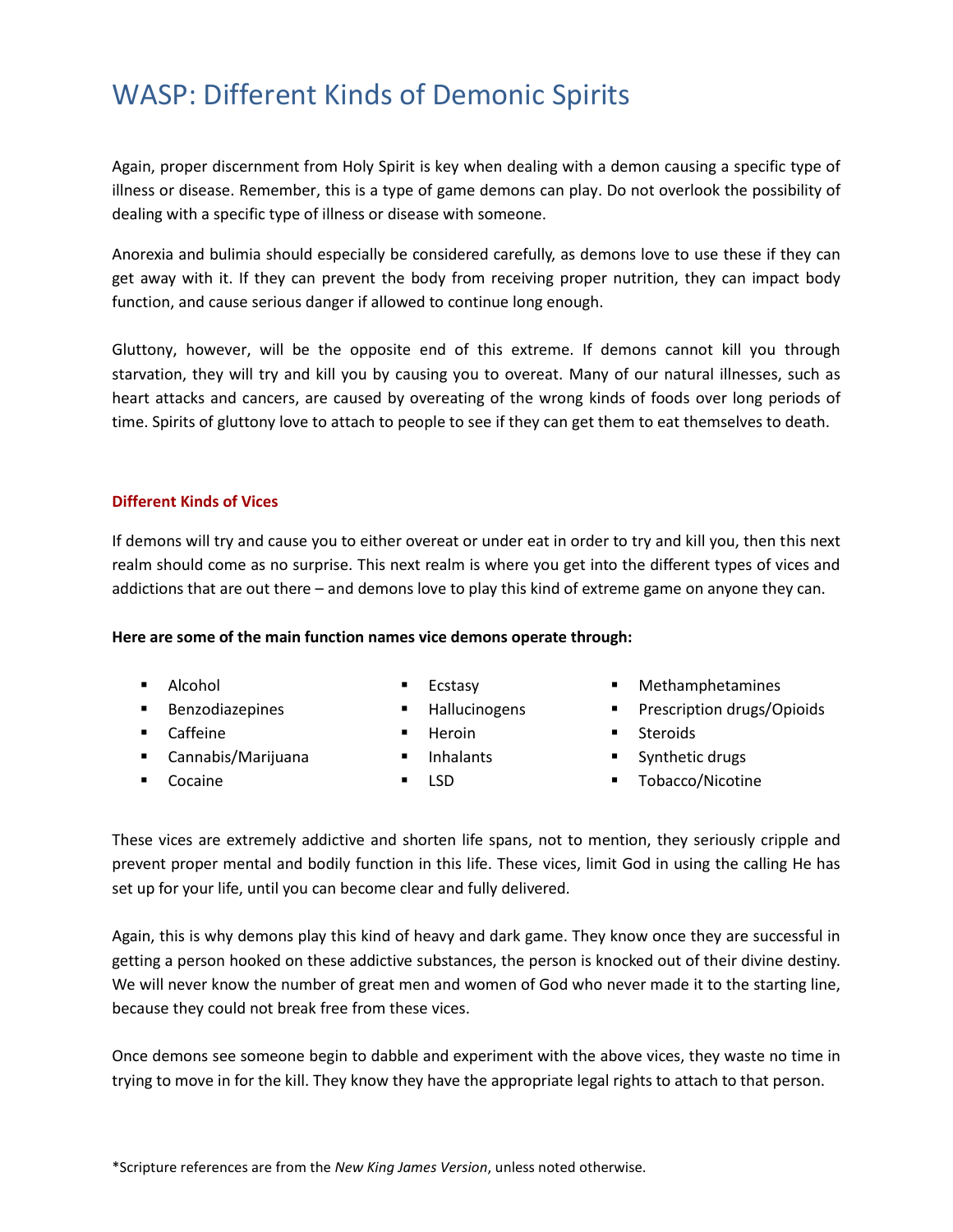This is why experimenting or dabbling with some of the above heavier drugs could get you into major trouble in the spiritual realm, as demons watch and wait for people to hand over legal rights and open doors to demonic attack.

### **False Religions**

The Bible is very clear, there is only one name and one way into heaven – and that is directly through Jesus Christ and His sacrificial death on the cross. There are no other ways, no other names, and no other religions in this world that reconcile us to God. Jesus has made it very clear that He, and only He, is the only way into heaven, and that no one will come to His Father unless they come directly through  $Him<sup>12</sup>$ .

Satan has conjured many counterfeit "ways" to God to keep people from finding salvation in Christ and having a relationship with God. Hence, many false religious systems exist and are in operation in the world today. Founded in fallacy and distorted truth, these false religious systems are products of the demonic. This statement can seem extreme and controversial, but Scripture leaves no room for compromise. God the Father is direct, no one is going to get to Him unless they come through His Son and the blood that His Son has shed for all of us on the cross. Each of these areas are major strongholds, with some of Satan's most cunning demons controlling these false religious systems.

### **Here are the major false religious still in operation today, each run by a demonic spirit:**

- Islam
- Jehovah's Witnesses
- Mormonism
- Hinduism
- Buddhism

■ Shintoism

 $\overline{a}$ 

- Confucianism
- Jainism
- Zoroastrianism
- Spiritualism

■ Sikhism

- Christian Science
- Hare Krishna
- Scientology
- Kabbalah
- Unification Church
- **Exercise Freemasonry**
- 
- EST
- Eckanar
- The Forum
- Simply put we either come through the blood of Jesus and the cross, or we do not come at all. There is no middle ground or neutral area for people to walk into if they do not accept Christ. This is why the above religious systems are called "false" religions. None lead to eternal salvation with God the Father. They are all dead ends run by demons.

Once again, here are the most powerful verses in all of Scripture telling us that Jesus Christ is the only way to be able to receive eternal salvation with God the Father:

- The Way International
- Theosophy
- Rosicrucianism
- The Children of God Atheism
	- Legalism
	-
	-

<sup>12</sup> [Matthew 5:17,](https://biblia.com/bible/esv/Matt%205.17) [7:21](https://biblia.com/bible/esv/Matt%207.21%E2%80%9327)–23[; John 3:13-](https://biblia.com/bible/esv/John%203.13)16, 36, 5:24, 6:35, 51, 68-69, 8:12, 24, 10:7-9, 11:25, 14:6, 17:3; [Acts 4:12,](https://biblia.com/bible/esv/Acts%204.12) [13:38](https://biblia.com/bible/esv/Acts%2013.38%E2%80%9339)–39; Romans 3:22; Ephesians 4:4[; Philippians 2:9;](https://biblia.com/bible/esv/Phil%202.9) [Hebrews 2:14-15;](https://biblia.com/bible/esv/Heb%204.15) [1 Timothy 2:5;](https://biblia.com/bible/esv/1%20Tim%202.5) 1 John 4:14, 5:11

<sup>\*</sup>Scripture references are from the *New King James Version*, unless noted otherwise.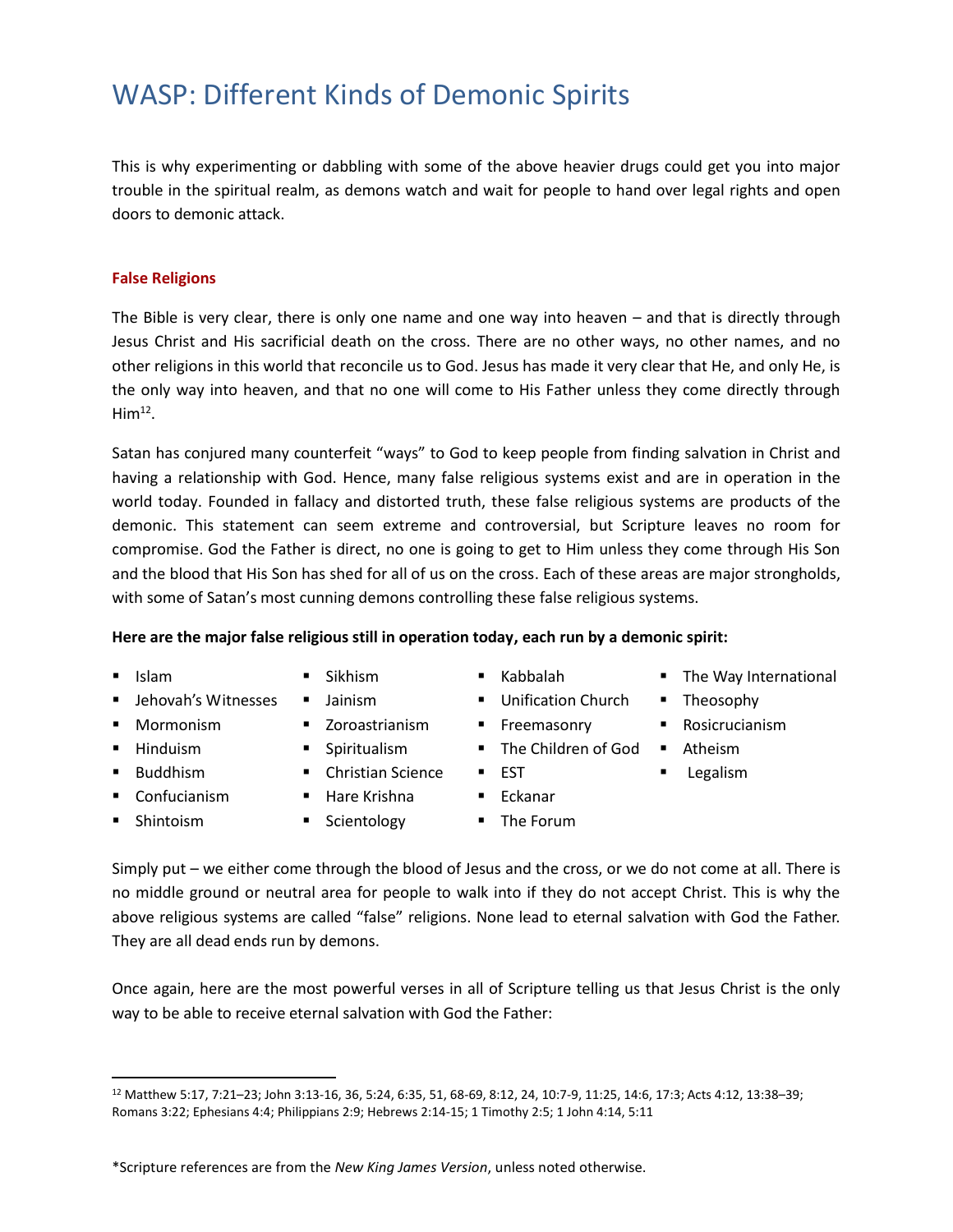Nor is there salvation in any other, for there is *no other name under heaven* given among men by which we must be saved. Acts 4:12 (emphasis added)

For there is one God and *one Mediato*r between God and men, the Man Christ Jesus…

1 Timothy 2:5 (emphasis added)

There is one body and one Spirit, just as you were called in one hope of your calling; *one Lord, one faith, one baptism; one God and Father of all*, who is above all, and through all, and in you all. Acts 4:4-6 (emphasis added)

Jesus said to him, "*I am the way, the truth, and the life. No one comes to the Father except through Me.*" John 14:6 (emphasis added)

Jesus said to her, "I am the resurrection and the life. *He who believes in Me*, though he may die, *he shall live*. John 11:25 (emphasis added)

Then Jesus spoke to them again, saying, "*I am the light of the world. He who follows Me shall not walk in darkness, but have the light of life*." John 8:12 (emphasis added)

And Jesus said to them, "I am the bread of life. *He who comes to Me shall never hunger, and he who believes in Me shall never thirst*. John 6:35 (emphasis added)

*I am the living bread which came down from heaven. If anyone eats of this bread, he will live forever;* and the bread that I shall give is My flesh, which I shall give for the life of the world. John 6:51 (emphasis added)

…*whoever believes in Him should not perish but have eternal life*. For God so loved the world that He gave His only begotten Son, that *whoever believes in Him should not perish but have everlasting life*. John 3:15-16 (emphasis added)

*He who believes in the Son has everlasting life; and he who does not believe the Son shall not see life*, but the wrath of God abides on him. John 3:36 (emphasis added)

Therefore I said to you that you will die in your sins; *for if you do not believe that I am He, you will die in your sins*. John 8:24 (emphasis added)

\*Scripture references are from the *New King James Version*, unless noted otherwise.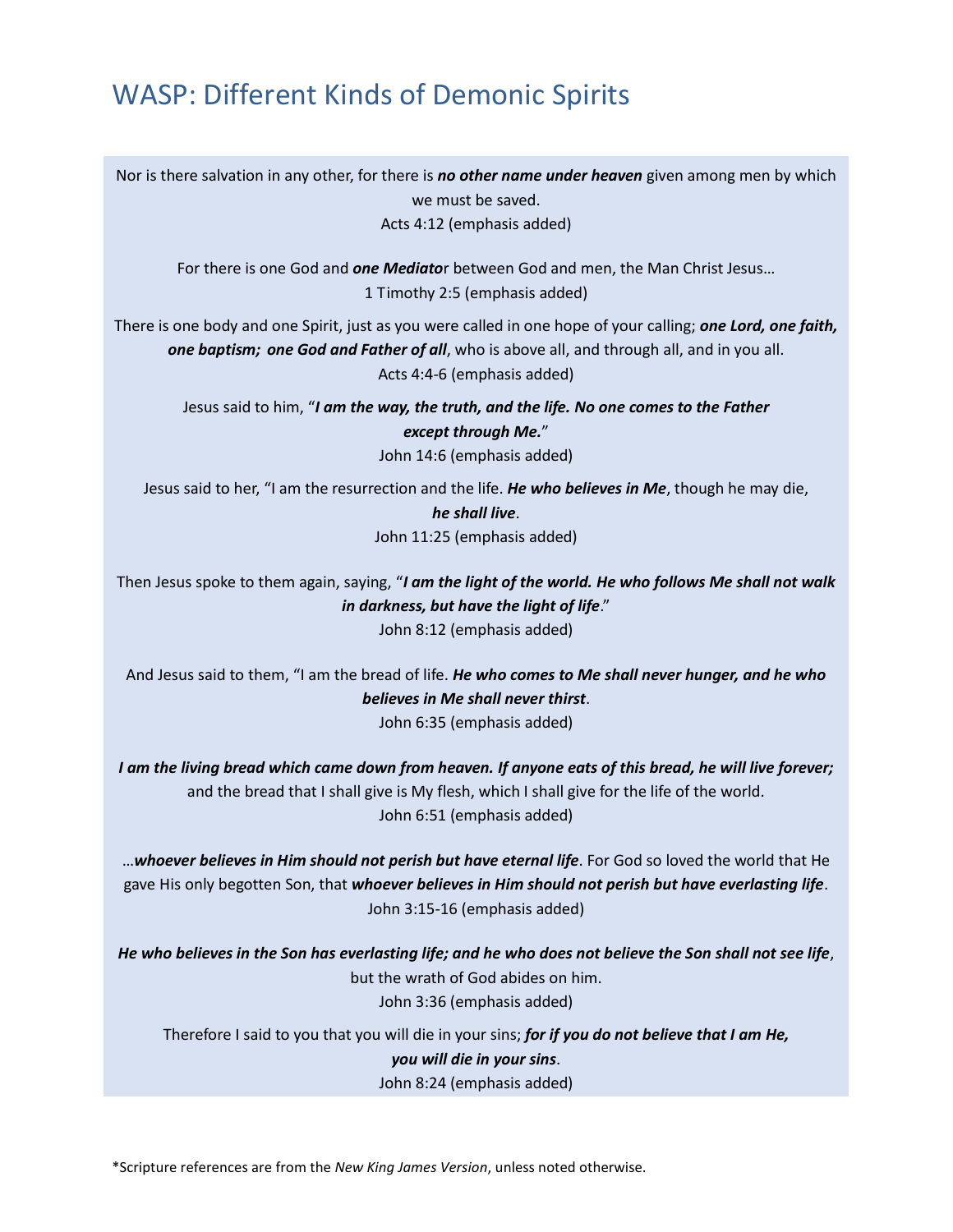Most assuredly, I say to you, *he who hears My word and believes in Him who sent Me has everlasting life*, and shall not come into judgment, but has passed from death into life. John 5:24 (emphasis added)

And this is the testimony: that God has given us eternal life, and this life is in His Son. *He who has the Son has life; he who does not have the Son of God does not have life*. 1 John 5:11-12 (emphasis added)

And we have seen and testify that *the Father has sent the Son as Savior of the world*. 1 John 4:14 (emphasis added)

When you read these verses, you feel the power and authority in each one. God the Father is telling us that us no one will be reconciled to Him unless they come through His Son Jesus. Any other way or name will not be tolerated or accepted. The world, and those of us with friends and family of other faiths, may desire politically correct tolerance of false religions. But, God does not. And in His love, gives clear instruction and warning. As His direct ambassadors on this earth, we are commissioned to tell the truth of the gospel.

Once you realize truth through Jesus Christ, it is heart-breaking to see so many people bound in captivity to all other false religious systems across the world. Millions and millions of people are being held behind enemy lines and are under demonic oppression in these false religions. They have absolutely no idea they are all on the wrong side of the fence, with eternal implications. Satan and his demons have been successful across much of the world, in preventing people from finding the one true way. It is heartbreaking!

#### **Conclusion**

As you can see from the list, demons cover every type of evil we can imagine. The Bible tells us that onethird of the angelic host rebelled against God and were cast from heaven, where they remain forever lost, never allowed to return<sup>13</sup>. As a result, demons have descended into the dark, where they have become pure evil – and the sum total of their existence is to live and operate within their function names to drag mankind, God's crowned creation, into their lower way of living and eventually hell itself.

Knowing some of the basic function names of these demons may help when God brings people your way. Again, for the most part, demons travel in groups or clusters, and when they are given legal rights into a person's life, the whole group will set up shop. The group will have a head demon, strongman, and the rest will be under its direct control.

<sup>13</sup> Revelation12:3-4

<sup>\*</sup>Scripture references are from the *New King James Version*, unless noted otherwise.